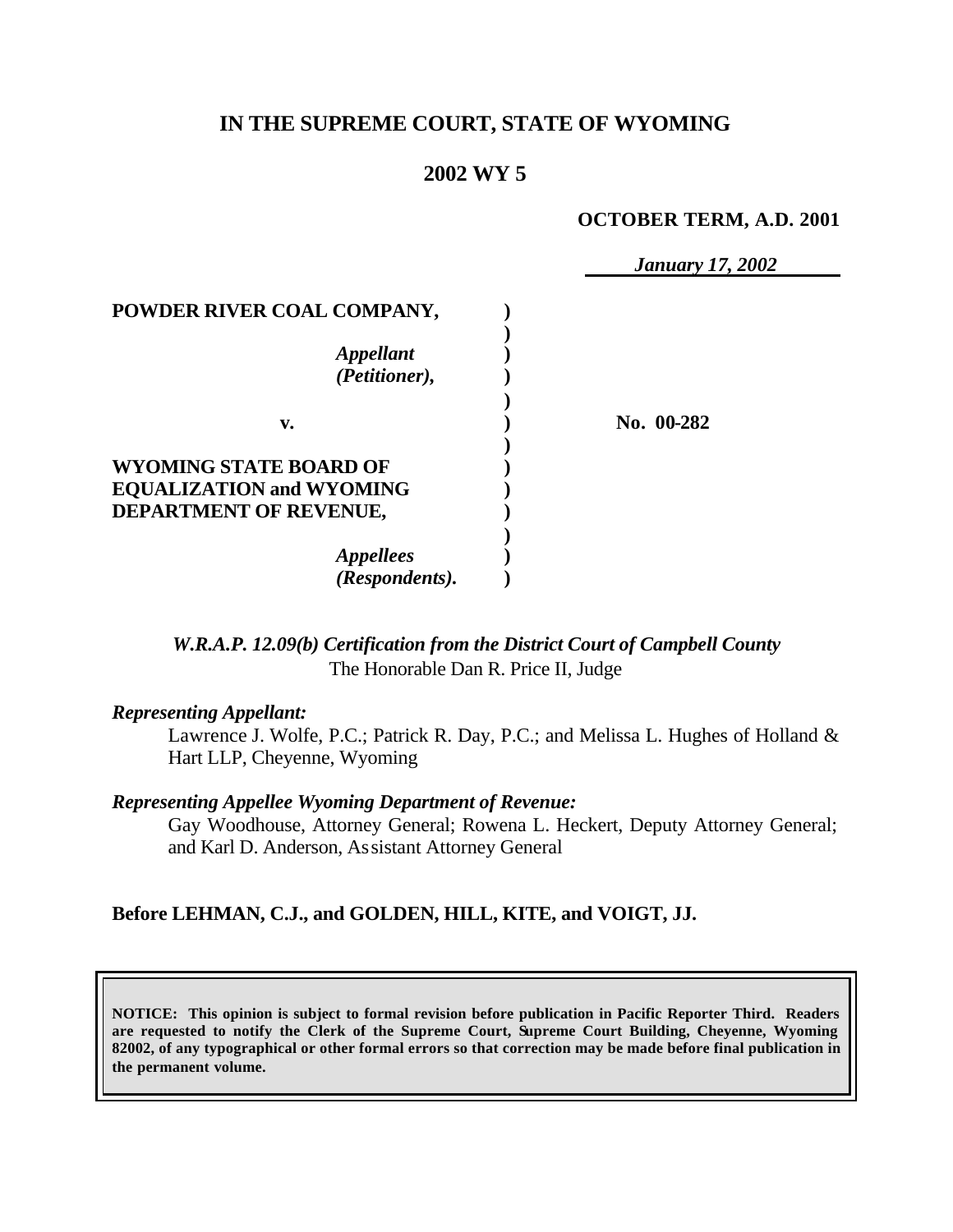KITE, Justice.

[¶1] Powder River Coal Company (taxpayer) challenges the Wyoming Department of Revenue's (Department) valuation of its coal production for ad valorem and severance tax purposes, as affirmed by the Wyoming State Board of Equalization (Board). The taxpayer contends the bonus it paid to the federal government when it purchased the federal coal lease was the same as a royalty and should have been treated as such in the application of the proportionate profits calculation required by the statute and regulations. In the alternative, the taxpayer argues the bonus is an indirect, rather than a direct, mining cost under the statute. We agree with the Department that a lease bonus is not a royalty. However, we also agree with the taxpayer that the bonus is not a direct mining cost as contemplated by the statute and regulations. Therefore, we affirm in part, reverse in part, and remand.

### **ISSUES**

[¶2] The taxpayer frames these issues:

A. Is the taxation of lease bonus payments which Powder River Coal Company, as lessee, made to the United States, as lessor, in order to acquire a federal coal lease, a violation of Article 15 § 12 of the Wyoming Constitution which prohibits taxation of federal interests in property?

B. Are lease bonus payments properly classified as royalties to avoid an unconstitutional tax for purposes of determining the severance and ad valorem taxes payable on coal mined from a federal coal lease?

C. Are lease bonus payments properly classified as royalties rather than direct mining costs for purposes of determining the severance and ad valorem taxes payable on coal mined?

The Department restates the issues:

[A]. For Wyoming coal tax valuation purposes, are federal coal lease bonus payments analogous with exempt federal royalties?

[B]. Are federal coal lease bonus payments properly treated as direct mining costs under Wyo. Stat. § 39-2-209(d) currently recodified at Wyo. Stat. § 39-14-103(b)(vii)?

In its reply brief, the taxpayer reiterates the following question: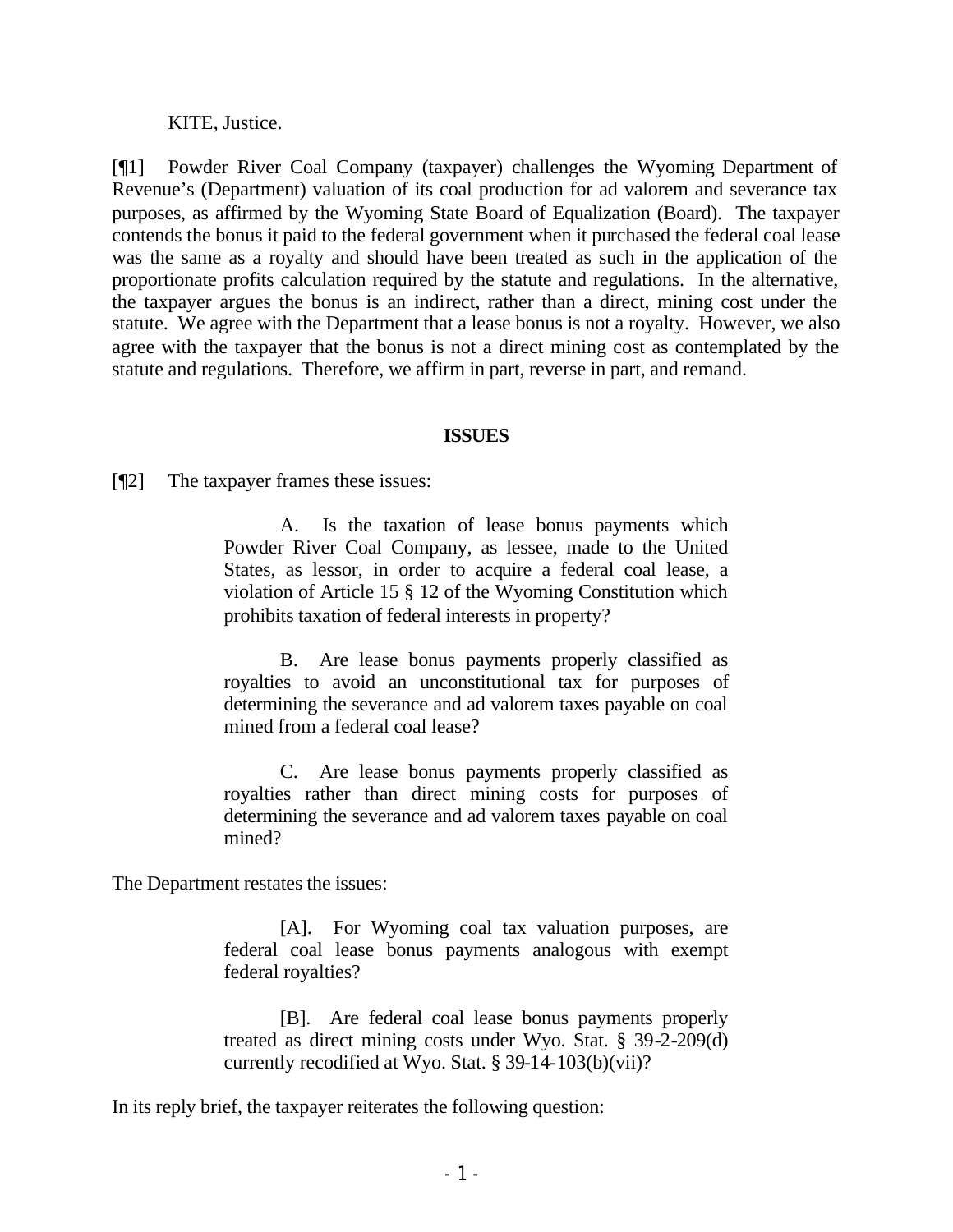Since the Department argues that the costs for FLBPs [federal lease bonus payments] are not related to production, the FLBPs cannot be direct mining costs. FLBPs are royalties or should be treated as indirect costs.

#### **FACTS**

[¶3] In 1992, the taxpayer successfully bid on a federal coal lease by offering \$86,987,765 in bonus payments. The lease also required payment of a 12½ percent royalty on any production. The Mineral Leasing Act of 1920 authorizes the Secretary of the Interior to dispose of coal reserved by the federal government through a complicated and competitive bidding process. Historically, the bonus bid was viewed as a token payment, often in the range of \$1 to \$10 per acre, and the remainder of the value of the coal was realized through the royalty payments. In 1976, Congress passed the Federal Coal Leasing Amendments Act which mandated no federal coal lease could be sold for less than fair market value as determined by the Secretary of the Interior. Fair market value is defined as "that amount in cash, or on terms reasonably equivalent to cash, for which in all probability the coal deposit would be sold or leased by a knowledgeable owner willing but not obligated to sell or lease to a knowledgeable purchaser who desires but is not obligated to buy or lease." 43 C.F.R. § 3400.0-5(n) (2000). The current bidding system requires a fixed cash bonus and acceptance of the statutory minimum fixed royalty of 12½ percent. 43 C.F.R. §§ 3422, 3473.3-2(a)(1) (2000). The federal regulations define bonus as "that value in excess of the rentals and royalties that accrues to the United States because of coal resource ownership that is paid as part of the consideration for receiving a lease." 43 C.F.R. § 3400.0-5(c) (2000).

[¶4] In all years prior to 1996, the taxpayer filed its Annual Gross Products Report for Coal for its Rochelle Mine treating the amortized bonus payment as a direct mining cost in the statutory formula used to determine the value of the gross product mined. In 1996, the taxpayer changed its reporting procedure and amortized the bonus payment treating it as an exempt federal royalty payment. The Department promptly reclassified the amortized bonus payment as a direct mining cost and issued a Notice of Valuation on June 19, 1997. The taxpayer appealed its Notice of Valuation to the Board which considered the matter based on briefs and supporting documents. The taxpayer contended the bonus payments were royalty payments exempt under the Wyoming statutes and the constitution. The Department disagreed and contended the taxpayer had not met its burden of proof to show that treatment of the bonus payments as a direct mining cost was arbitrary, capricious, or an abuse of discretion. On appeal, the Board affirmed the Department's valuation. The taxpayer filed a petition for review which the district court certified to this court.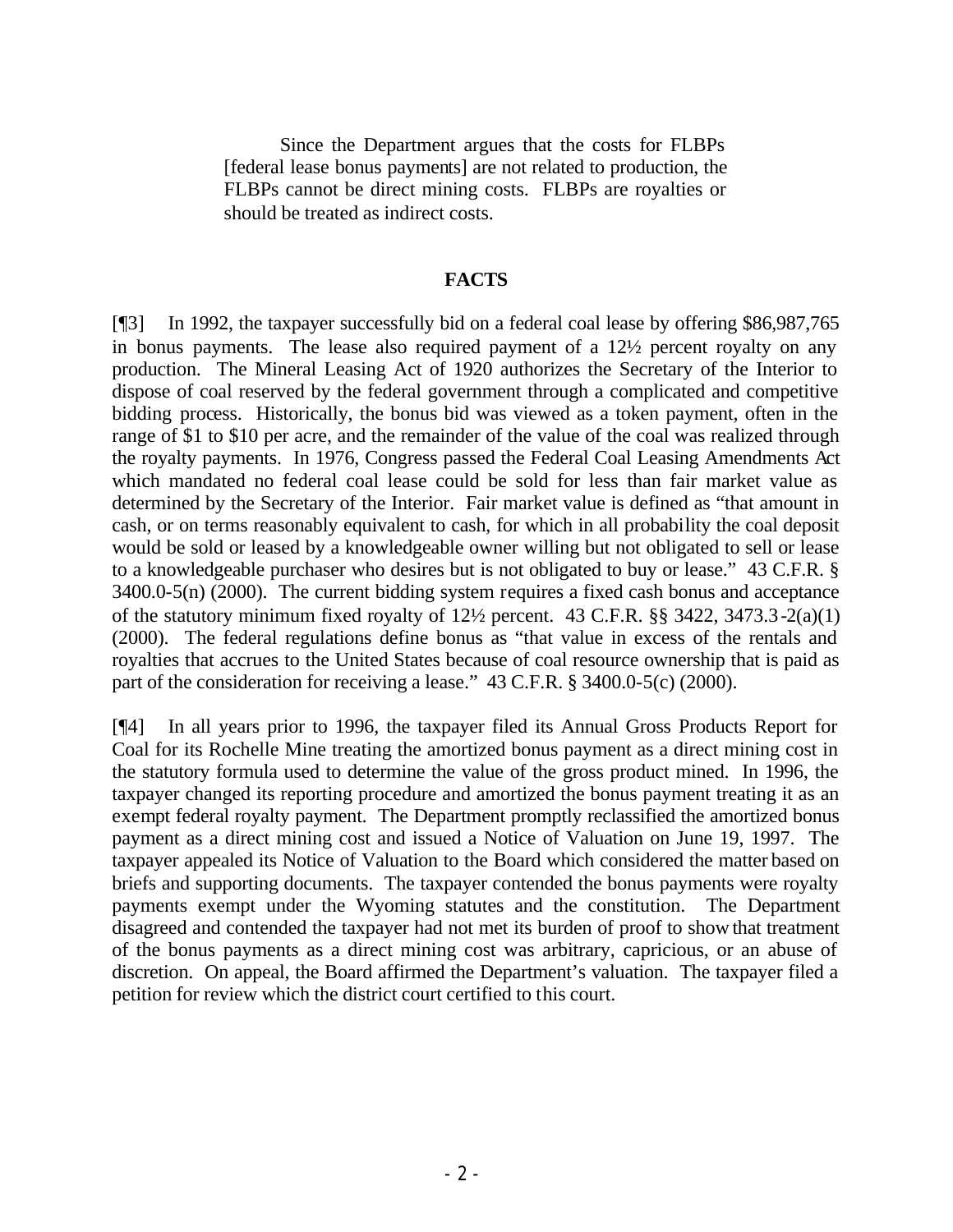### **STANDARD OF REVIEW**

[¶5] When we review cases certified pursuant to W.R.A.P. 12.09(b), we apply the appellate standards which are applicable to the court of the first instance. *State by and through Wyoming Department of Revenue v. Buggy Bath Unlimited, Inc.*, 2001 WY 27, ¶5, 18 P.3d 1182, ¶5 (Wyo. 2001); *see also Union Telephone Company, Inc. v. Wyoming Public Service Commission*, 907 P.2d 340, 341-42 (Wyo. 1995). Judicial review of administrative decisions is governed by Wyo. Stat. Ann. § 16-3-114(c) (LexisNexis 2001). *Buggy Bath Unlimited, Inc.,* ¶5; W.R.A.P. 12.09(a); *Everheart v. S & L Industrial*, 957 P.2d 847, 851 (Wyo. 1998).

[¶6] The issues in this case–whether a bonus payment should be treated as an exempt royalty and, if not, whether it constitutes a direct or indirect cost of mining for mineral valuation and taxation purposes–present pure questions of law. Their resolution requires interpretation of the applicable statutes and Department rules. Statutory interpretation is a question of law which we review *de novo*. *Chevron U.S.A., Inc. v. State*, 918 P.2d 980, 983 (Wyo. 1996). We affirm an agency's conclusions of law when they are in accordance with the law. *Buggy Bath Unlimited, Inc.*, ¶6. However, when the agency has failed to properly invoke and apply the correct rule of law, we correct the agency's error. *Id.* The rules of statutory interpretation also apply to the interpretation of administrative rules and regulations. *Id.* These rules are often cited and are well recognized:

> We first decide whether the statute is clear or ambiguous. This Court makes that determination as a matter of law. A "statute is unambiguous if its wording is such that reasonable persons are able to agree as to its meaning with consistency and predictability." *Allied-Signal, Inc.* [*v. Wyoming State Board of Equalization*], 813 P.2d [214,] 220 [(Wyo. 1991)]. A "statute is ambiguous only if it is found to be vague or uncertain and subject to varying interpretations." 813 P.2d at 219-20.

> If we determine that a statute is clear and unambiguous, we give effect to the plain language of the statute.

> > We begin by making an "'inquiry respecting the ordinary and obvious meaning of the words employed according to their arrangement and connection.'" *Parker Land and Cattle Company v. Wyoming Game and Fish Commission,* 845 P.2d 1040, 1042 (Wyo. 1993) (quoting *Rasmussen v. Baker,* 7 Wyo. 117, 133, 50 P. 819, 823 (1897)). We construe the statute as a whole, giving effect to every word, clause, and sentence, and we construe together all parts of the statute *in pari materia.*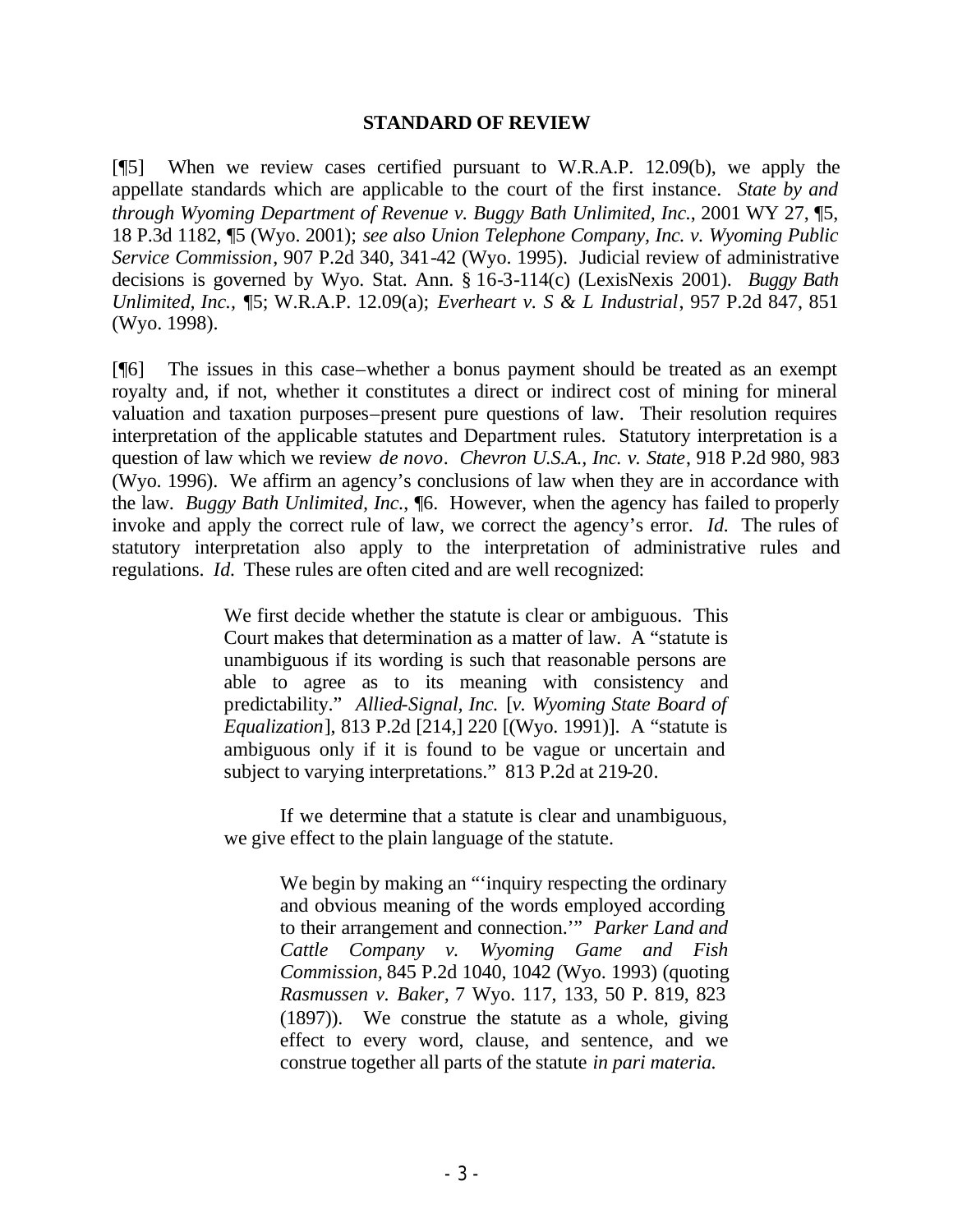*State Department of Revenue and Taxation v. Pacificorp,* 872 P.2d 1163, 1166 (Wyo. 1994). If we determine that the statute is ambiguous, we resort to general principles of statutory construction to determine the legislature's intent.

*State v. Bannon Energy Corporation*, 999 P.2d 1306, 1308-09 (Wyo. 2000) (some citations omitted).

## **DISCUSSION**

[¶7] The genesis of this dispute lies in the constitutional and statutory construct for the taxation of minerals in Wyoming. The Wyoming Constitution provides that all mines "shall be taxed . . . in lieu of taxes on the lands[] on the gross product thereof . . .; provided, that the product of all mines shall be taxed in proportion to the value thereof." Wyo. Const. art. 15, § 3. The statutes then impose ad valorem and severance taxes upon the value of the gross product mined. Wyo. Stat. Ann. §§ 39-13-103, 39-14-103 (LexisNexis 2001). "The value of the gross product shall be the fair market value of the product at the mouth of the mine where produced, after the mining or production process is completed." Section 39-14-103(b)(ii). The mining or production process is deemed complete when the mineral product reaches the mouth of the mine, and "[i]n no event shall the value of the mineral product include any processing functions or operations regardless of where the processing is performed." Section 39-14-103(b)(iii). The mouth of the mine is defined as "the point at which a mineral is brought to the surface of the ground and is taken out of the pit . . . . For a surface mine, this point shall be the top of the ramp where the road or conveying system leaves the pit." Wyo. Stat. Ann. § 39-14-101(a)(vi) (LexisNexis 2001). Processing is defined as crushing, storing, loading for shipment, transportation from the mouth of the mine to the loadout, and similar activities including any other function "after severance that changes the physical . . . characteristics or enhances the marketability of the mineral." Wyo. Stat. Ann. § 39-14- 101(a)(vii) (LexisNexis 2001).

[¶8] For coal sold away from the mouth of the mine pursuant to a bona fide arms-length sale, the statute mandates applying a formula to determine what portion of the sales value is attributable to the value of the gross product at the mouth of the mine, the point at which the product is valued for tax purposes under this constitutional and statutory scheme. This formula is a modification of the proportionate profit method of valuation utilized by the Internal Revenue Service (I.R.S.) in determining the value of the product mined for purposes of calculating depletion allowances under the Internal Revenue Code and corresponding regulations. "The objective of the *proportionate profits method* of computation is to ascertain gross income from mining by applying the principle that each dollar of the total costs paid or incurred to produce, sell, and transport the first marketable product . . . earns the same percentage of profit." 26 C.F.R.  $\S$  1.613-4(d)(4) (2001). The federal formula multiplies the gross sales by the ratio of mining costs to total costs. Wyoming's formula differs slightly by using a ratio of *direct* mining costs to total *direct* costs. Section 39-14- 103(b)(vii).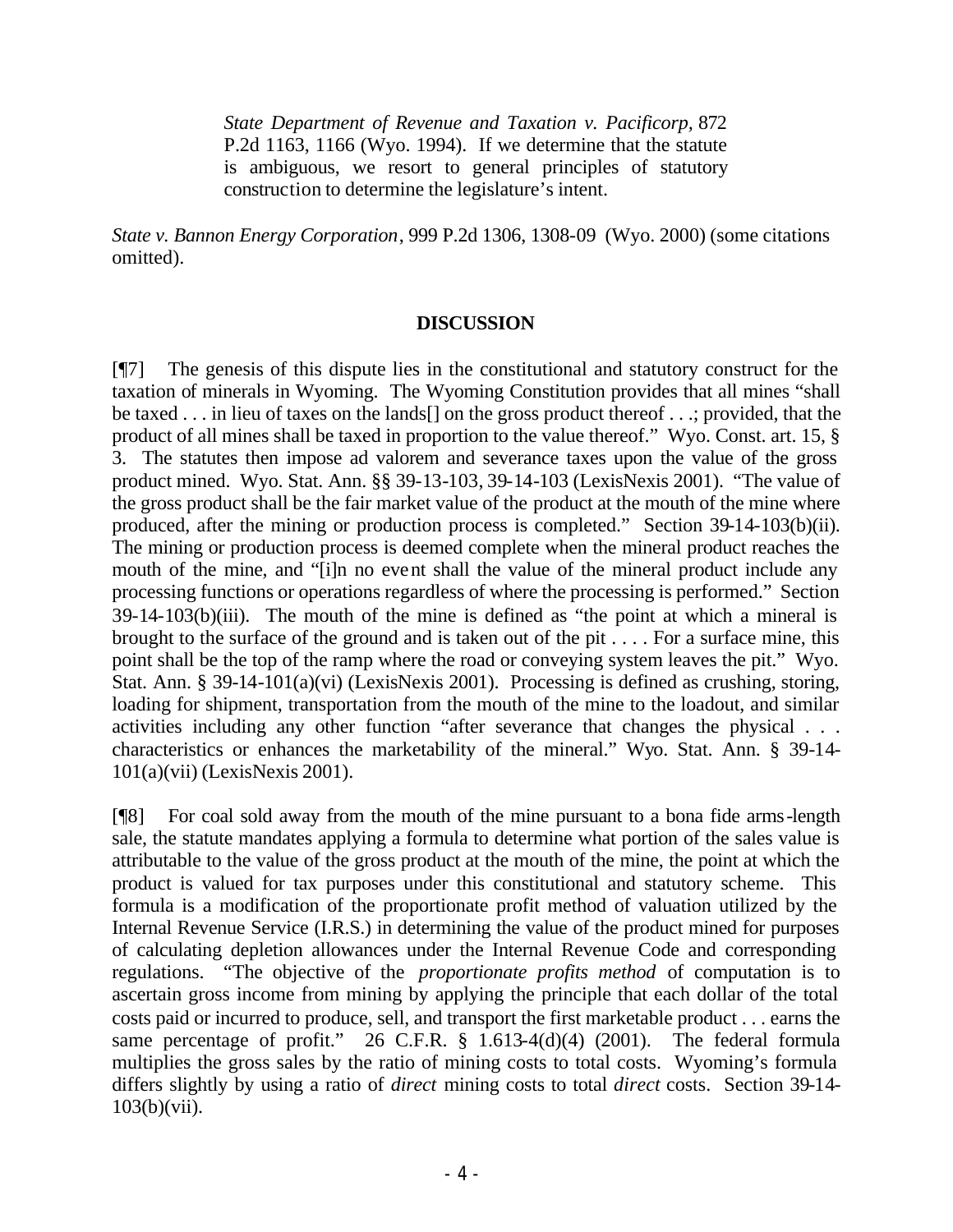# [¶9] Critical to this analysis, the statute specifies direct mining costs include

mining labor including mine foremen and supervisory personnel whose primary responsibility is extraction of coal, supplies used for mining, mining equipment depreciation, fuel, power and other utilities used for mining, maintenance of mining equipment, coal transportation from the point of severance to the mouth of the mine, and any other direct costs incurred prior to the mouth of the mine that are specifically attributable to the mining operation[.]

Section 39-14-103(b)(vii)(B). Total direct costs are likewise defined to include a similar list of costs "attributable to the mining, processing or transportation of coal up to the point of loading for shipment to market." Section 39-14-103(b)(vii)(C). Indirect costs are differentiated from direct costs and allocated by the same ratio. Those costs are characterized as including, but are not limited to, "allocations of corporate overhead, data processing costs, accounting, legal and clerical costs, and other general and administrative costs which *cannot be specifically attributed to an operational function without allocation."* Section 39-14-103(b)(vii)(D) (emphasis added).

[¶10] Also important to the taxpayer's argument in this case are the provisions establishing exemptions from taxation for "[p]roperty owned by the United States the majority of which is used primarily for a governmental purpose." Wyo. Stat. Ann.  $\S$  39-11-105(a)(i) (LexisNexis 2001). The statutory formula for determining the portion of the sales value considered the value of the gross product (the modified proportionate profits formula) deducts an exempt royalty defined by the Department's regulations as "royalty expense . . . for interests owned by the United States, the State of Wyoming, or an Indian tribe." Department of Revenue Rules ch. 6, § 4(o) (Aug. 14, 2001).

# **A. Is a Federal Lease Bonus Payment a Federal Royalty?**

[¶11] Given this constitutional and statutory framework for the valuation of coal for taxation purposes, the taxpayer first argues the bonus payment should be amortized and deducted from the sales value because it constitutes a royalty payment for an interest owned by the United States. In support of its argument, the taxpayer suggests that the statutory term "royalty" should be interpreted to include all payments to the federal government for the privilege of mining because those payments are somehow federal property. The taxpayer argues such an interpretation would avoid the constitutional prohibition against taxation of property owned by the United States. Wyo. Const. art. 15, § 12.

[¶12] Although a royalty interest and the right to receive a bonus are both incidents of ownership of the mineral interest, they are not synonymous. The bonus is a payment to the federal government as consideration for the purchase of the coal lease. 43 C.F.R. § 3400.0- 5(c) (2000). Whereas, a royalty reserved by the landowner is an interest in property that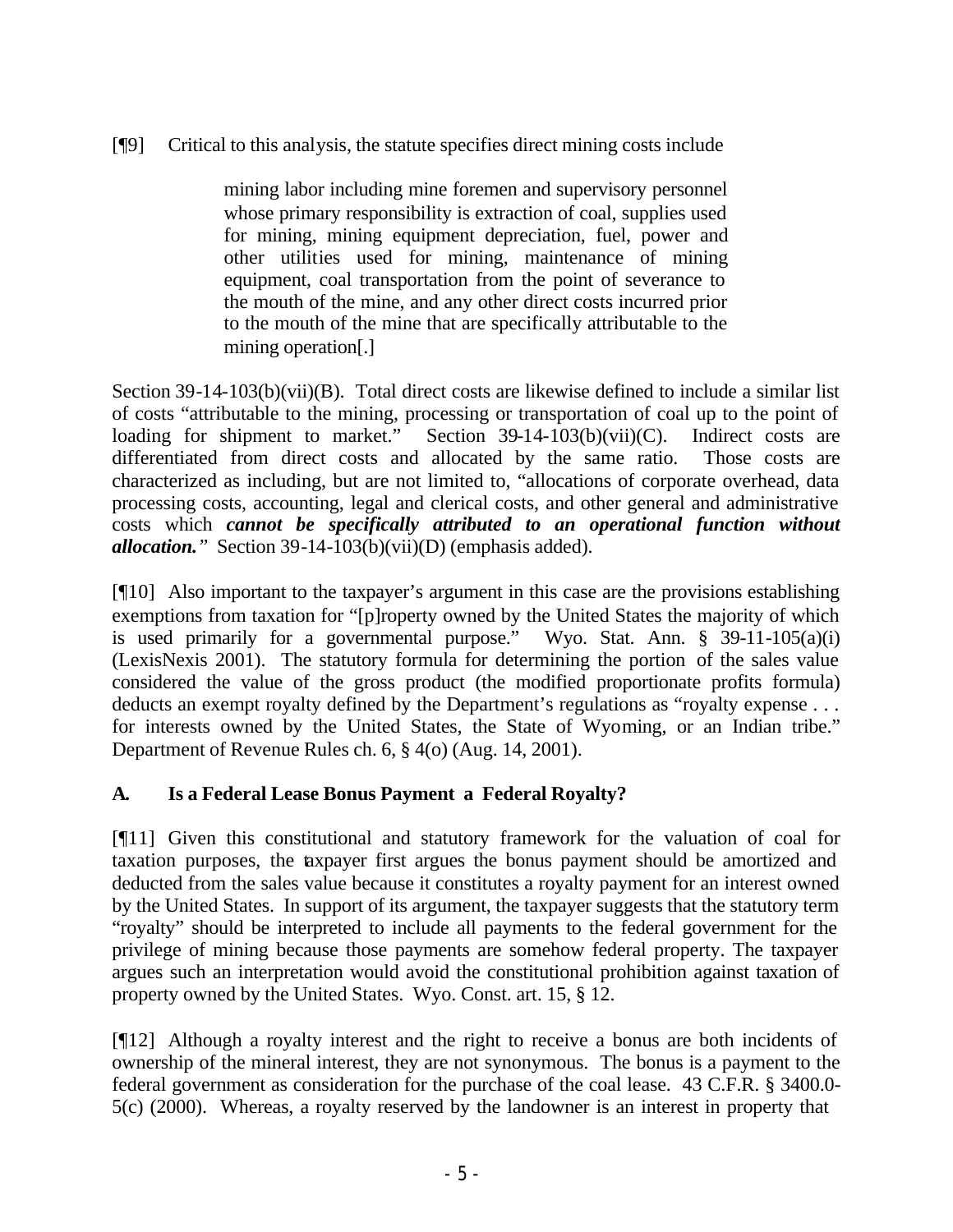belongs to the owner of the reversionary interest in the mineral estate–in this case the federal government. 3 Am. L. of Mining § 85.02 (2d ed. 1986). A review of the literature reveals a consistent differentiation between these terms and a recognition of their different meanings. The term royalty is used to describe a payment "reserved by the grantor of a . . . mining lease . . . and payable proportionately to the use made of such right," 3 Bouvier's Law Dictionary 2975 (8th ed. 1914), and is "distinguished from other payments that are made pursuant to the provisions of the lease, such as bonus and delay rentals." Robert E. Sullivan, *All About Royalties*, 16 Rocky Mtn. Min. L. Inst. 227, 235 (1971). Royalties are also universally recognized as real property rights. *Id*. at 237. Bonuses, which are paid up front irrespective of production, "are not royalties in a technical sense" but are instead "a payment given to the lessor as consideration for executing the lease." 3 Am. L. of Mining, *supra* at § 85.03[4].

[¶13] This court has considered the different meanings of the terms mineral interest, royalty, bonus, and nonparticipating royalty interest. *Picard v. Richards*, 366 P.2d 119 (Wyo. 1961). In *Picard*, Chief Justice Blume provided a detailed and thoughtful discussion of the use of those terms which clearly demonstrates each has a separate and distinct meaning and the interests conveyed depend on the terms employed. Specifically, the court recognized the term royalty was used to designate an interest carved out of the mineral estate and reserved to the owner of the mineral interest for permitting another to use the property and included the right to "'receive, either in kind or its equivalent in money, a stipulated fraction of the oil and gas.'" 366 P.2d at 123 (quoting Hardwicke, *Royalty Clauses*, 29 Tex. L. Rev. 790). In contrast, the court recognized, "Bonus and delay rentals, or a portion thereof, go with such [a mineral] estate, as shown by the foregoing cases." *Id*.

[¶14] The taxpayer argues that, simply because both federal lease bonuses and royalties on federal leases are payments to the federal government required to obtain the right to mine the federal coal, the legislature must have intended to include both payments when it chose to exempt royalties. This argument finds no support in persuasive authority and is inconsistent with the particular meaning with which those terms have been attributed over the course of mineral development. To bolster the argument, the taxpayer suggests that failure to interpret the statute in such a fashion risks creating an unconstitutional taxation of a federal property interest. Certainly, if federal royalties, which are reserved property interests of the federal government, were subject to tax, such a constitutional infirmity might exist. However, a bonus payment is not in and of itself a property interest but instead reflects the sale price for the sale of certain governmental property to a private entity. After execution of the lease, the only property remaining in federal ownership is the reserved royalty interest and the corresponding reversionary interest in the leased property that would come into play upon termination of the lease.

[¶15] The taxpayer further suggests the federal government's treatment of both bonuses and royalties as ordinary income for income tax purposes supports its position. Likewise, this argument does not survive scrutiny. Both types of payments may be income to the recipient. However, even the I.R.S. recognizes that all payments required by a governmental entity do not automatically constitute governmental property interests. In Revenue Ruling 85-16, the I.R.S. distinguished royalty payments from other governmental taxes and required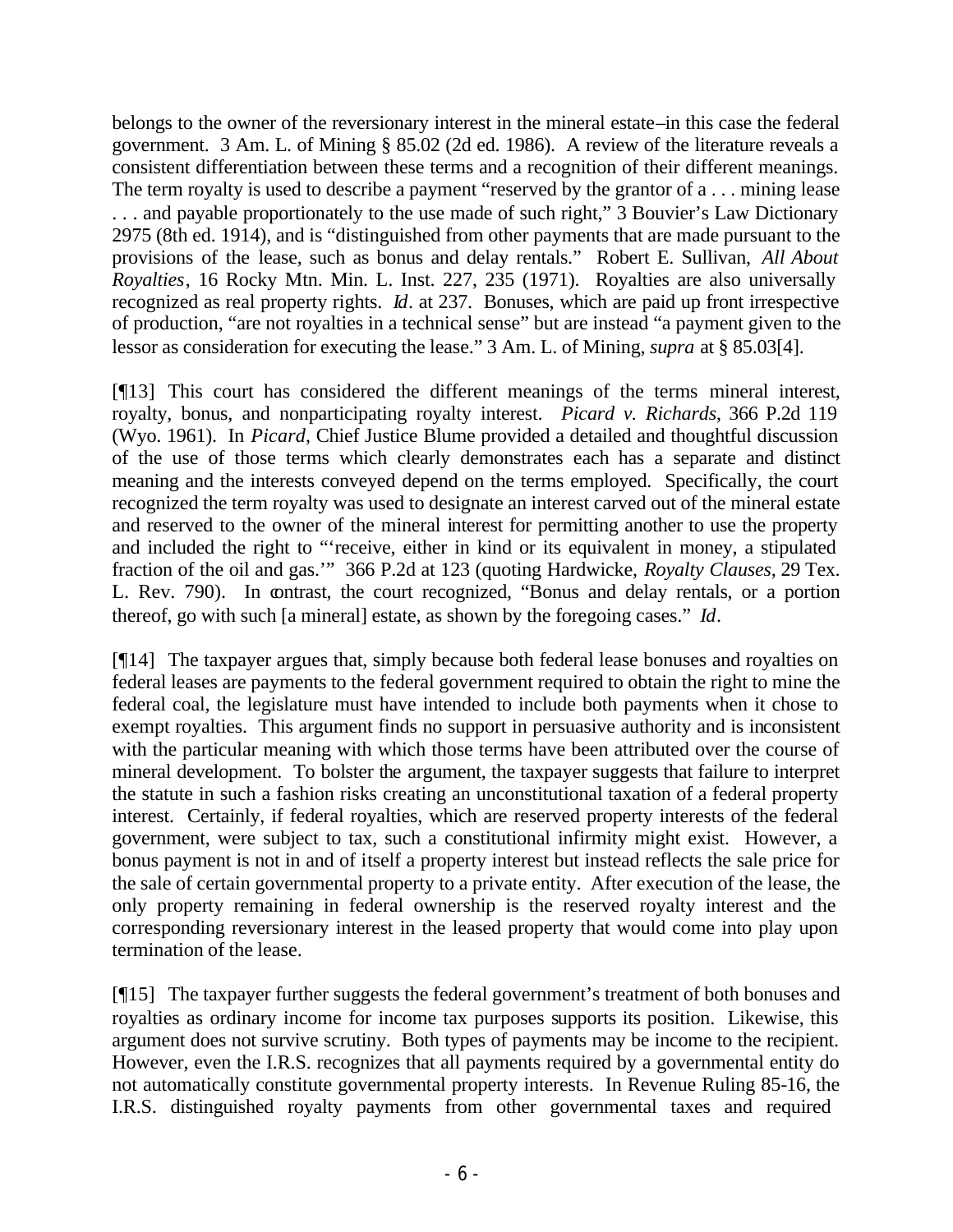payments and recognized royalty payments arise out of an economic interest in property in place. *Percentage Depletion; Gross Income from the Property in the Case of Minerals Other Than Oil and Gas*, 1985-1 C.B. 180, 1985-8 I.R.B. 7, Rev. Rul. 85-16, 1985 WL 286714 (IRS RRU Feb. 25, 1985).

[¶16] It is true the royalty and bonus are both compensation to the mineral owner for the value of the mineral produced. In general, they bear an inverse relationship to each other in terms of value. A mineral owner may accept a lower bonus in exchange for a higher royalty and vice versa. Keith J. Brewer et al., *Economic Approaches to Nonrenewable Resource Taxation,* 11 J. of Nat. Resources & Envtl. L. 175 (1996)*.* The federal government understood that relationship and determined that higher royalties might negatively affect certain federal policies. Therefore, it chose instead to obtain the fair market value of its coal by imposing the statutory minimum 12½ percent royalty and an appropriate minimum bonus to capture the remaining fair market value calculated using either comparable sales or a discounted cash flow analysis of the value of coal sales over the life of the mine. Simply because both a bonus and a royalty are intended to compensate the mineral owner does not mandate the conclusion they are identical types of interests. In the case of a bonus, the mineral owner demands a cash payment up front in order to sell its rights to produce the mineral. However, the same owner will likely retain a small interest free of the cost of production–a royalty–usually reflected as a percentage of the value of the produced mineral. *Picard*, 366 P.2d 119*;* 4 Am. L. of Mining § 131.06 (2d ed. 1984). These well accepted concepts have been consistently applied, and we can find no persuasive authority for concluding a bonus is a royalty as a matter of law.

[¶17] In determining what meaning the legislature intended by the use of the term royalty, we apply our well established rules of statutory construction. *Bannon Energy Corporation,*  999 P.2d at 1308-09. We assume the legislature was well aware of the accepted legal definition and usage of the term royalty and cannot conclude it intended anything other than the well accepted meaning of the term royalty when it provided for federal royalties to be deducted as exempt royalties from the sales value of coal mined within this state. *Id*.; *see also Parker Land and Cattle Company v. Wyoming Game and Fish Commission*, 845 P.2d 1040, 1042 (Wyo. 1993); *Rasmussen v. Baker*, 7 Wyo. 117, 133, 50 P. 819, 823 (1897).

# **B. Is a Bonus a Direct Mining Cost as Provided by Statute?**

[¶18] We find the logic of the taxpayer's second argument–that bonuses are indirect costs under the statutory definition–more persuasive. The proportionate profits method adopted by the legislature recognizes that indirect costs occur proportionately over all functions, production, processing, and transportation, in the same ratio as direct costs. Costs which "cannot be specifically attributed to an operational function without allocation" are considered indirect costs. Section 39-14-103(b)(vii)(D). To determine whether a bonus paid for the purchase of a coal lease is a direct mining cost or an indirect cost, we must again employ the rules of statutory construction in an attempt to glean the legislative intent.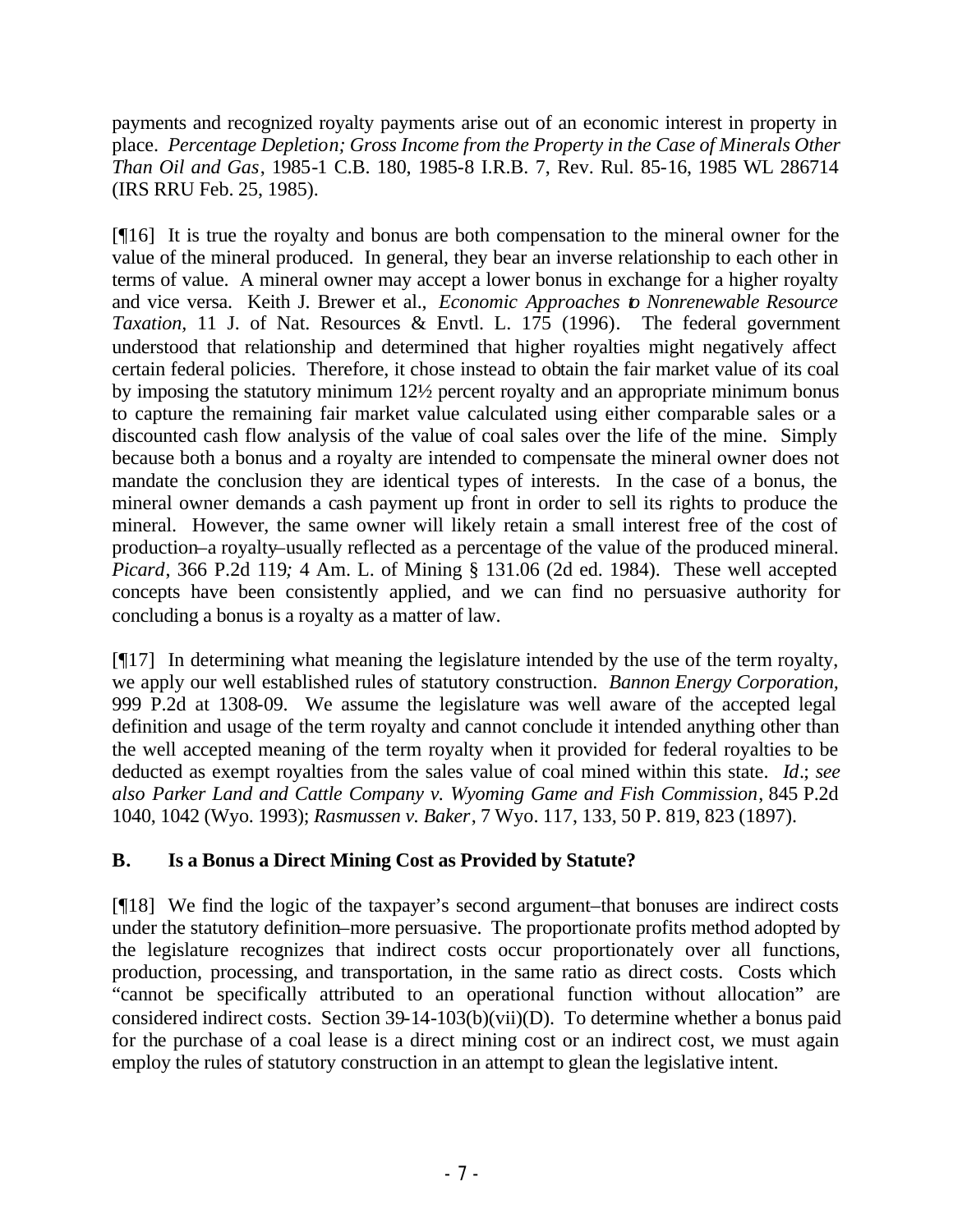[¶19] The legislature defined mining or production as "drilling, blasting, loading, roadwork, overburden removal, pre-mouth of the mine reclamation, transportation from the point of severance to the mouth of the mine, and maintenance of facilities and equipment directly relating to any of the functions." Wyo. Stat. Ann.  $\S 39-14-101(a)(v)$  (LexisNexis 2001). In the category of direct mining costs, the legislature specified mining labor including mine foremen and supervisory personnel whose primary responsibility is the extraction of coal, fuel power, mining equipment, and maintenance of mining equipment and then included the catch-all phrase "any other direct costs . . . specifically attributable to the mining operation." Section 39-14-103(b)(vii)(B). Obviously, a bonus is not explicitly listed as a direct mining cost, and we must determine whether it falls into the catch-all phrase "any other direct costs . . . specifically attributable to the mining operation." Such general words, following an enumeration of words with specific meanings, should be construed to apply to the same general kind or class as those specifically listed. *Reliance Insurance Company v. Chevron U.S.A. Inc.*, 713 P.2d 766, 770 (Wyo. 1986); *Green River Development Company v. FMC Corporation*, 660 P.2d 339, 353 (Wyo. 1983)*.* Applying this doctrine of *ejusdem generis*  requires the conclusion that the phrase direct mining costs was not intended to include such expenses as a bonus payment required for the purchase of the coal lease. Had the legislature intended to include costs not associated with the actual act of mining, we must presume it would have done so expressly and not by the use of a catch-all phrase that follows a very detailed list of costs incurred in the physical act of mining.

[¶20] This court considered the meaning of direct mining costs in *Wyodak Resources Development Corp. v. State Board of Equalization*, 9 P.3d 987 (Wyo. 2000). There, a coal company was required to relocate a state highway in order to remove the coal from underneath the road. The expenses of that effort were consistent with the type of costs listed in the statute and were, therefore, determined to be properly classified as direct mining costs. Costs like federal bonus payments, which are necessary and beneficial to the entire operation, bear no resemblance to such hard mining costs as the excavation costs of moving a state highway.

[¶21] In addition to the difference in kind of a bonus payment from hard mining costs, bonus payments are not specifically attributed to an operational function without allocation. A similar result was reached in *General Portland Cement Co. v. United States,* 438 F. Supp. 27 (N.D. Tex. 1977), *affirmed in part, reversed in part by General Portland Cement Co. v. United States*, 628 F.2d 321 (5<sup>th</sup> Cir. 1980), when the court determined that, in applying the proportionate profit method, interest payments on loans not traceable to either mining or processing functions must be indirect costs. Not only is a bonus payment not traceable to the mining function of the operation, but the amount of the bonus is actually based upon the sales value of the coal after mining, processing, and transportation to the point of sale. To determine whether a bonus bid reflects the fair market value of the federal coal, the Secretary of the Interior uses either comparable sales or a discounted cash flow analysis, both of which rely upon the sales price of the coal measured at the point of sale. Therefore, by its very nature, the bonus reflects the total value of the coal sold and not simply the value of the coal at the mouth of the mine, the point at which taxable value is determined. As such, a bonus